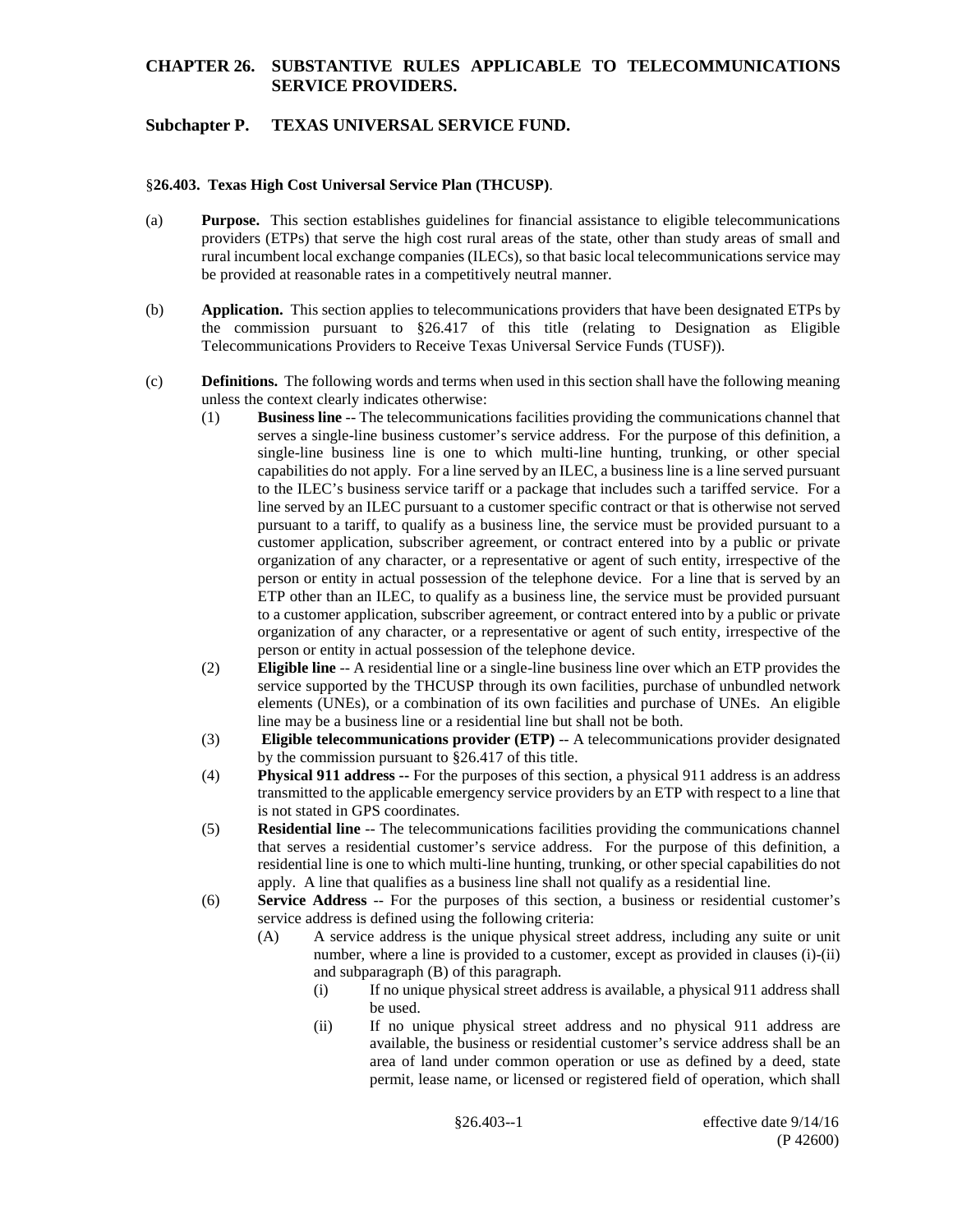# **Subchapter P. TEXAS UNIVERSAL SERVICE FUND.**

be described by an ETP using GPS coordinates. Multiple buildings within a single area of land under common operation or use shall not qualify as separate service addresses, even if the GPS coordinates for each building are different.

- (B) For eligible lines served using commercial mobile radio service, a service address for such a line may be the customer's billing address for the purposes of this definition.
- (d) **Service to be supported by the THCUSP.** The THCUSP shall support basic local telecommunications services provided by an ETP in high cost rural areas of the state. Local measured residential service, if chosen by the customer and offered by the ETP, shall also be supported.
	- (1) **Initial determination of the definition of basic local telecommunications service.** Basic local telecommunications service shall consist of the following:
		- (A) flat rate, single party residential and business local exchange telephone service, including primary directory listings;
		- (B) tone dialing service;
		- (C) access to operator services;
		- (D) access to directory assistance services;
		- (E) access to 911 service where provided by a local authority;
		- (F) telecommunications relay service;
		- (G) the ability to report service problems seven days a week;
		- (H) availability of an annual local directory;
		- (I) access to toll services; and
		- (J) lifeline service.
	- (2) **Subsequent determinations.** 
		- (A) Initiation of subsequent determinations.
			- (i) The definition of the services to be supported by the THCUSP shall be reviewed by the commission every three years from September 1, 1999.
			- (ii) The commission may initiate a review of the definition of the services to be supported on its own motion at any time.
		- (B) **Criteria to be considered in subsequent determinations.** In evaluating whether services should be added to or deleted from the list of supported services, the commission may consider the following criteria:
			- (i) the service is essential for participation in society;
			- (ii) a substantial majority, 75% of residential customers, subscribe to the service;
			- (iii) the benefits of adding the service outweigh the costs; and
			- (iv) the availability of the service, or subscription levels, would not increase without universal service support.
- (e) **Criteria for determining amount of support under THCUSP**. The commission shall determine the amount of per-line support to be made available to ETPs in each eligible wire center. The amount of support available to each ETP shall be calculated using the base support amount as of the effective date of this section and applying the annual reductions as described in this subsection. As used in this subsection, "basic local telecommunications service" refers to services available to residential customers only, and "exchange" or "wire center" refer to regulated exchanges or wire centers only.
	- (1) **Determining base support amount available to ILEC ETPs**. The initial annual base support amount for an ILEC ETP shall be the annualized monthly THCUSP support amount for the month preceding the effective date of this section, less the 2011 amount of support disbursed to the ILEC ETP from the federal universal service fund for High Cost Loop, High Cost Model, Safety Net Additive, and Safety Valve components of the frozen high-cost support as determined by the Universal Service Administration Company pursuant to 47 C.F.R.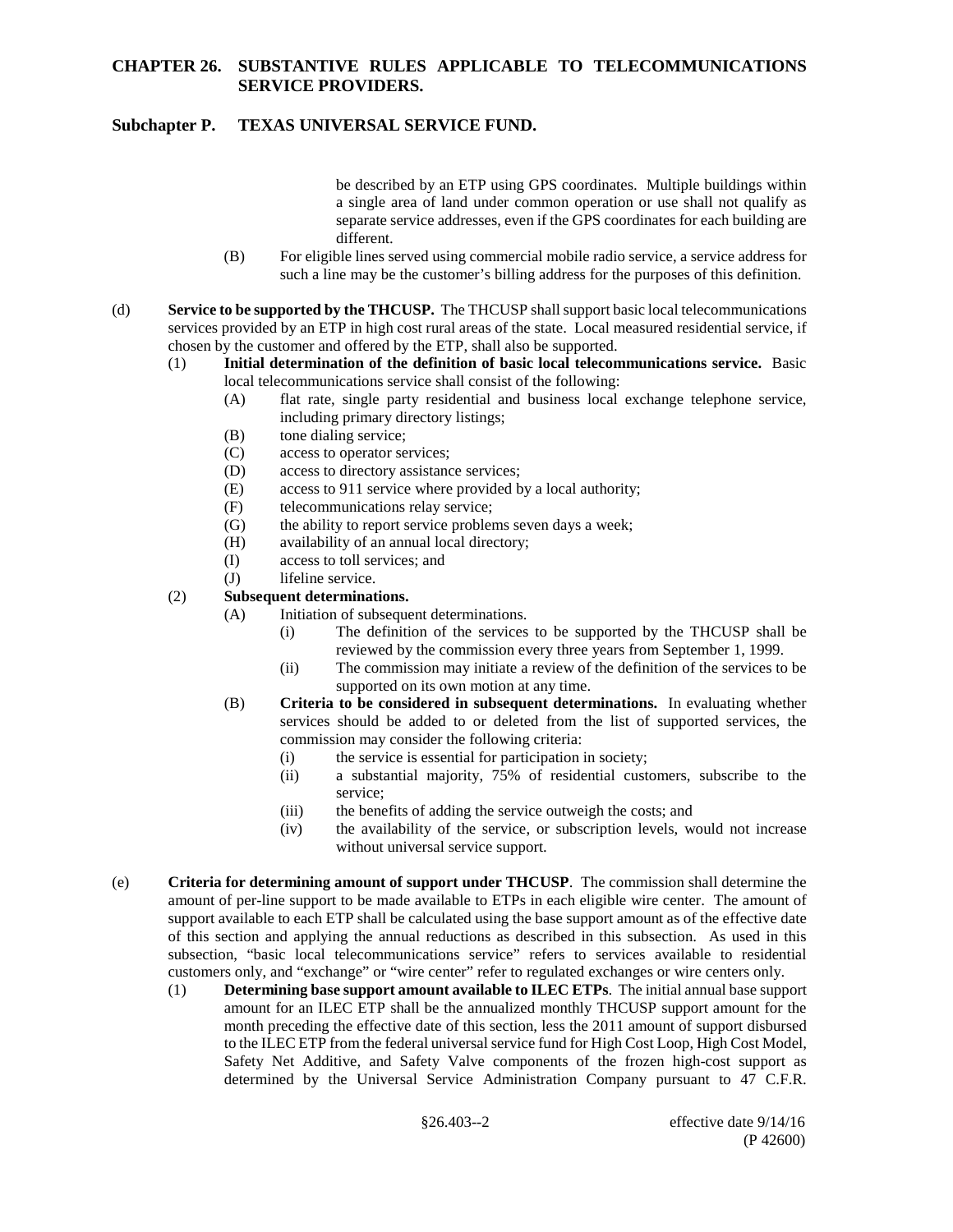### **Subchapter P. TEXAS UNIVERSAL SERVICE FUND.**

§54.312(a). The initial per-line monthly support amount for a wire center shall be the per-line support amount for the wire center for the month preceding the effective date of this section, less each wire center's pro rata share of one-twelfth of the 2011 amount of support disbursed to the ILEC ETP from the federal universal service fund for High Cost Loop, High Cost Model, Safety Net Additive, and Safety Valve components of the frozen high-cost support determined by the Universal Service Administration Company pursuant to 47 C.F.R §54.312(a). The initial annual base support amount shall be reduced annually as described in paragraph (3) of this subsection.

- (2) **Determination of the reasonable rate**. The reasonable rate for basic local telecommunications service shall be determined by the commission in a contested case proceeding. To the extent that an ILEC ETP's existing rate for basic local telecommunications service in any wire center is less than the reasonable rate, the ILEC ETP may, over time, increase its rates for basic local telecommunications service to an amount not to exceed the reasonable rate. The increase to the existing rate shall not in any one year exceed an amount to be determined by the commission in the contested case proceeding.An ILEC ETP may, in its sole discretion, accelerate its THCUSP reduction in any year by as much as 10% and offset such reduction with a corresponding local rate increase in order to produce rounded rates. In no event shall any such acceleration obligate the ETP to reduce its THCUSP support in excess of the total reduction obligation initially calculated under paragraph (3) of this subsection.
- (3) **Annual reductions to THCUSP base support and per-line support recalculation**. As part of the contested proceeding referenced in paragraph (2) of this subsection, each ILEC ETP shall, using line counts as of the end of the month preceding the effective date of this rule, calculate the amount of additional revenue that would result if the ILEC ETP were to charge the reasonable rate for basic local telecommunications service to all residential customers for those services where the price, or imputed price, are below the reasonable rate. Lines in exchanges for which an application for deregulation is pending as of June 1, 2012 shall not be included in this calculation. If the application for deregulation for any such exchanges subsequently is denied by the commission, the ILEC ETP shall, within 20 days of the final order denying such application, submit revised calculations including the lines in those exchanges for which the application for deregulation was denied. Without regard to whether an ILEC ETP increases its rates for basic local telecommunications service to the reasonable rate, the ILEC ETP's annual base support shall be reduced on January 1 of each year for four consecutive years, with the first reduction occurring on January 1, 2013. The ETP's annual base support amount shall be reduced by 25% of the additional revenue calculated pursuant to this paragraph in each year of the transition period. This reduction shall be accomplished by reducing support for each wire center served by the ETP proportionally.
- (4) **Portability**. The support amounts established pursuant to this section are applicable to all ETPs and are portable with the customer.

#### (5) **Limitation on availability of THCUSP support.**

- (A) THCUSP support shall not be provided in a wire center in a deregulated market that has a population of at least 30,000.
- (B) An ILEC may receive support from the THCUSP for a wire center in a deregulated market that has a population of less than 30,000 only if the ILEC demonstrates to the commission that the ILEC needs the support to provide basic local telecommunications service at reasonable rates in the affected market. An ILEC may use evidence from outside the wire center at issue to make the demonstration. An ILEC may make the demonstration for a wire center before or after submitting a petition to deregulate the market in which the wire center is located.
- (6) **Total Support Reduction Plan**. Within 10 days of the effective date of this section, an ILEC may elect to participate in a Total Support Reduction Plan (TSRP) as prescribed in this subsection, by filing a notification of such participation with the commission. The TSRP